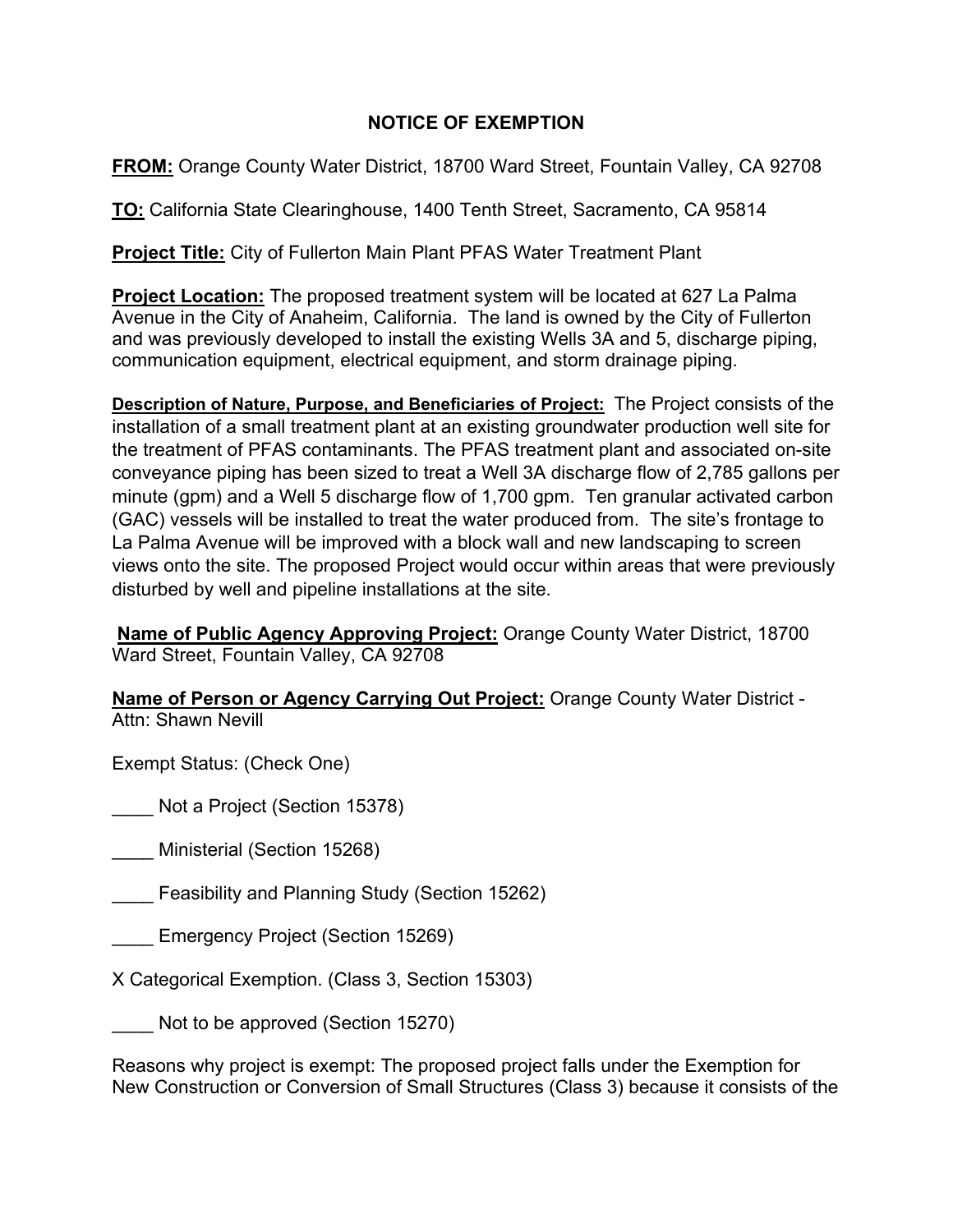construction and operation of a small treatment plant at a previously disturbed site representing the development of limited numbers of new, small facilities or structures.

1. Attach certified document of exemption finding

2. Has a notice of exemption been filed by the public agency approving the project?

| Yes        |              |
|------------|--------------|
| Signature: | Shop $\beta$ |

Contact Person: Shawn Nevill

Principal Planner (714) 469-5740

Date Received for Filing: \_\_\_\_\_\_\_\_\_\_\_\_\_\_\_\_\_\_\_\_